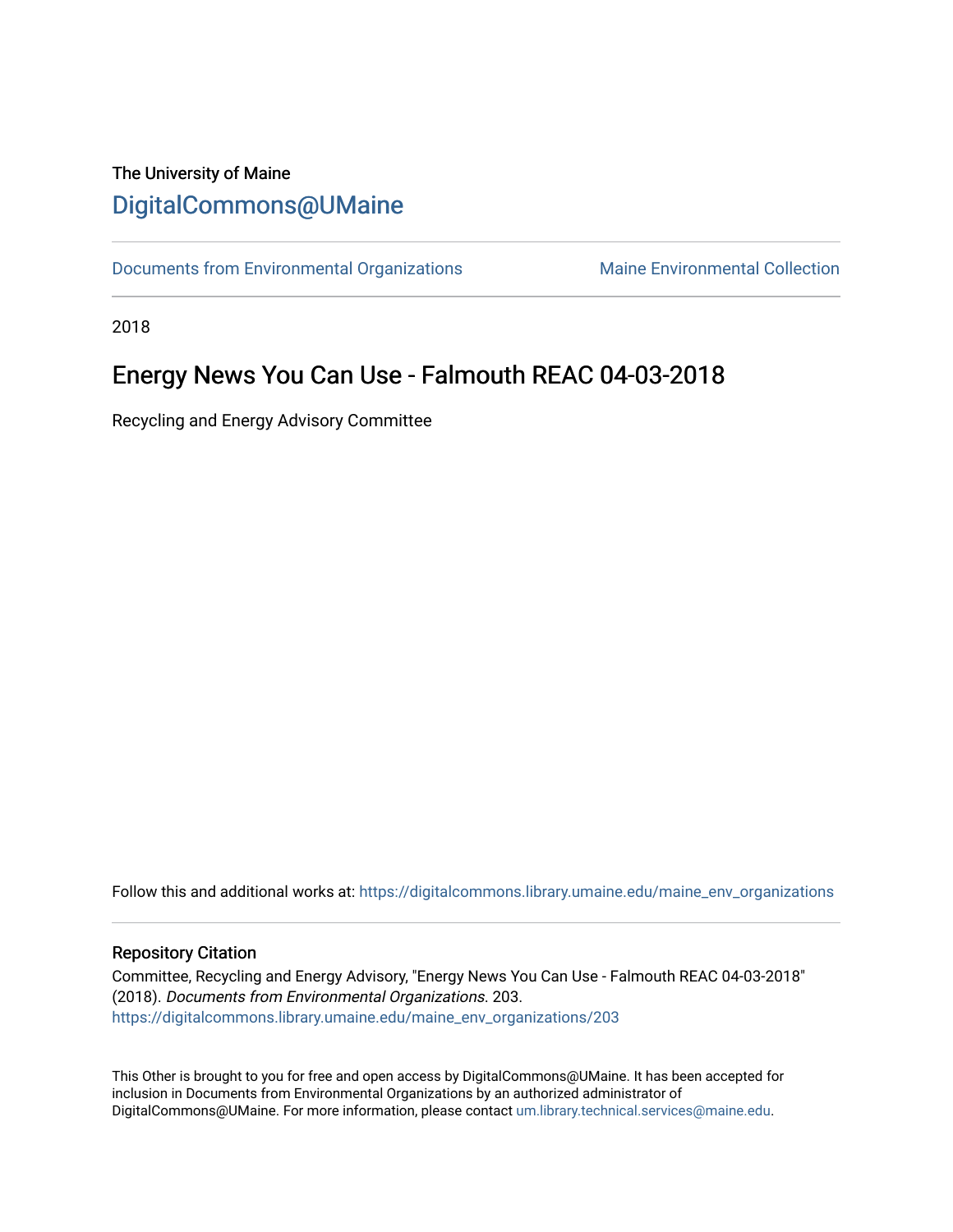## **Falmouth Recycling and Energy Advisory Committee (REAC)**

"Energy News You Can Use" Volume 6, Issue 4, April 2018 – Falmouth, Maine

- ➢ The days are getting warmer and longer—Spring is here! How do you gear up for living sustainably in the Spring season?
- ➢ Any ideas how Falmouth can be more sustainable? Use less energy? Generate less waste? We'd love to hear your ideas! Contact your Energy and Sustainability Coordinator, Kimberly Darling at [kdarling@falmouthme.org](mailto:kdarling@falmouthme.org) with your thoughts and suggestions.

## **Calendar of Local Green Events-April 2018**

| Event                                                          | <b>Date/Time/Location</b>                                                                 | <b>Description</b>                                                                                                                                                                                                                                                                                                                                                                                                                                                                                                                                                                                                                                                                                                                                                                                                                                                           |
|----------------------------------------------------------------|-------------------------------------------------------------------------------------------|------------------------------------------------------------------------------------------------------------------------------------------------------------------------------------------------------------------------------------------------------------------------------------------------------------------------------------------------------------------------------------------------------------------------------------------------------------------------------------------------------------------------------------------------------------------------------------------------------------------------------------------------------------------------------------------------------------------------------------------------------------------------------------------------------------------------------------------------------------------------------|
| <b>Spring Lawn Care Workshop</b>                               | April 3<br>6:00 <sub>pm</sub><br><b>Falmouth Memorial Library</b><br>5 Lunt Rd., Falmouth | The Falmouth Conservation Commission is<br>putting on this Spring Lawn Care Workshop<br>with the Cumberland County Soil and Water<br>Conservation District. The event will be held at<br>the Falmouth Memorial Library. Come join the<br>conversation and learn more about YardScaping<br>and how you can have a yard that is safe for kids,<br>pets and the environment.<br>For more information on the District's<br>YardScaping education program, click here.                                                                                                                                                                                                                                                                                                                                                                                                            |
| <b>MOFGA's Grow-Your-Own</b><br><b>Organic Garden</b><br>AND G | April 4<br>6:00-9:00pm<br>Scarborough High School<br>11 Municipal Dr., Scarborough        | Always the most popular class at Scarborough<br>Adult Education! Interested in learning how to<br>grow your own vegetables organically, in a<br>sustainable manner? Learn about the basics of<br>soil science and how to enrich your soil to<br>produce healthy, high-yielding plants. Cover the<br>fundamentals of making and using compost,<br>principles of crop rotation and how to<br>incorporate green manures to manage nutrients<br>in the garden. Learn how to tell the difference<br>between cultivated plants and weeds, basic<br>weed control strategies and cultural methods<br>for dealing with pests. All welcome, from first-<br>timers to experienced gardeners who want to<br>experiment with new techniques. Receive a<br>copy of the presentation, a resource guide and<br>some seeds to get started! Follow this link to<br>learn more and to register. |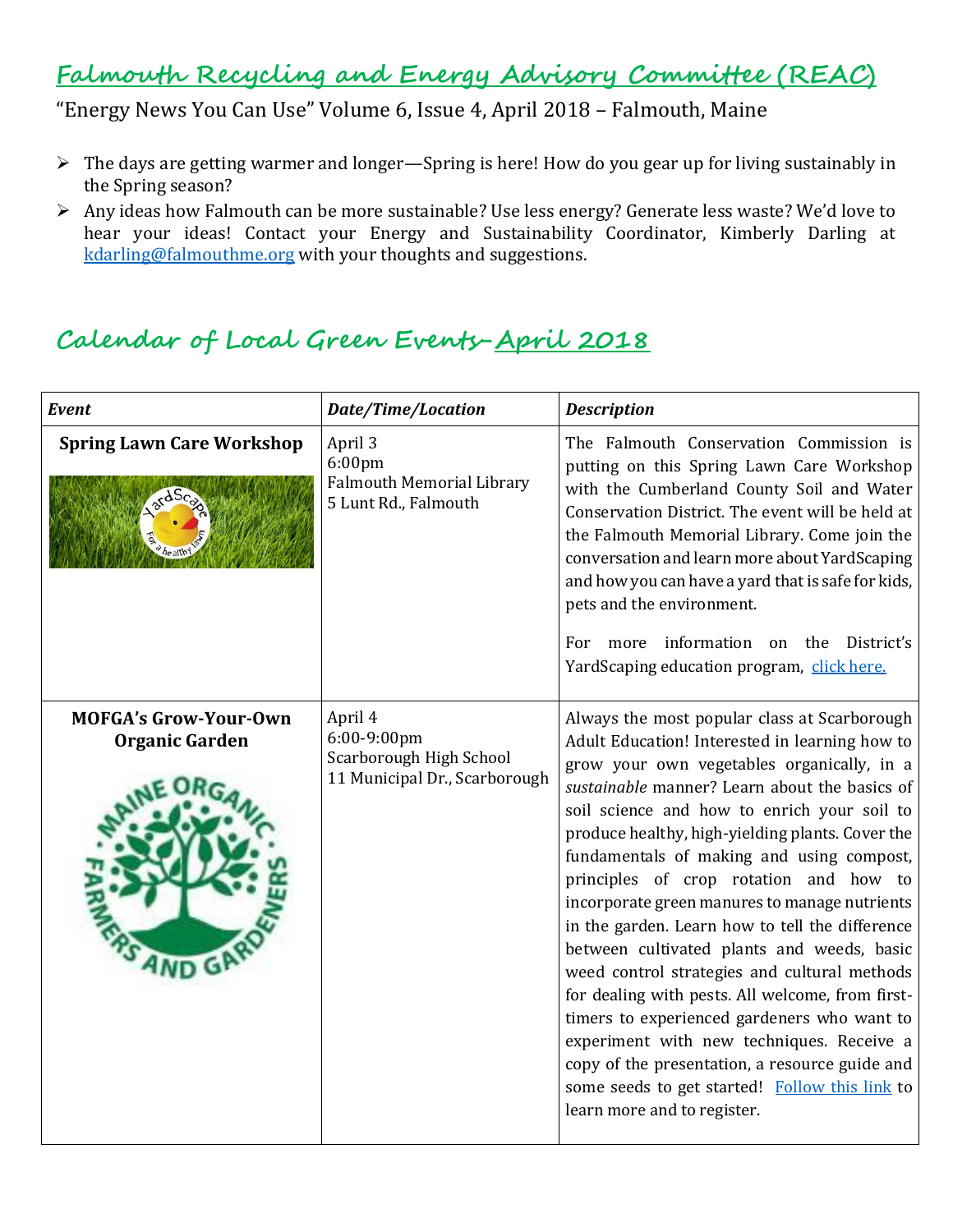| <b>Electronic Waste Recycling</b><br>Day<br>6th Annual Community<br><b>Electronic Waste</b><br><b>Recycle Day</b><br>Saturday April 14th, 2018<br>9:00am - 1:00pm<br><b>USM Woodbury Campus</b><br>ust in time<br>Center, 35 Bedford Street,<br>for spring<br>Portland, ME<br>cleaning<br>Open To The Public! | April 14<br>9:00am-6:00pm<br><b>USM Woodbury Campus</b><br>Center<br>96 Falmouth St., Portland | Join USM sustainability office for their annual,<br>public event where you can get rid of all your<br>electronic waste that's been kicking around!<br>In lieu of disposal costs, they are accepting<br>donations for Cultivating Community!<br>Accepting: TVs, Computer Equipment, VCRs,<br>DVD Players, Home Entertainment, Telephones,<br>Cell<br>Phones,<br>Cameras,<br>Video<br>Games,<br>Microwaves, & Small Appliances<br><b>NOT Accepting:</b> Refrigerators, Humidifiers, Air<br>Conditioners, Household Appliances, Batteries,<br>Light Bulbs, Smoke Detectors, Mercury Devices,<br>Thermostats<br>This link will give you more event information.                         |
|---------------------------------------------------------------------------------------------------------------------------------------------------------------------------------------------------------------------------------------------------------------------------------------------------------------|------------------------------------------------------------------------------------------------|-------------------------------------------------------------------------------------------------------------------------------------------------------------------------------------------------------------------------------------------------------------------------------------------------------------------------------------------------------------------------------------------------------------------------------------------------------------------------------------------------------------------------------------------------------------------------------------------------------------------------------------------------------------------------------------|
| <b>Urban Runoff 5k &amp; green</b><br><b>Neighbor Family Fest</b><br><u>urban runol</u>                                                                                                                                                                                                                       | April 21<br>9:30am-12:30pm<br>Deering High School<br>Stevens Ave., Portland                    | The Urban Runoff leads into the Green Neighbor<br>Family Fest, where families and community<br>members take part in hands-on activities about<br>water, learn steps to becoming a green<br>neighbor, and have an all-around good time!<br>The festival is the City of Portland's annual kick<br>off for their Greener Neighborhoods Cleaner<br>Streams program, which encourages residents<br>to help keep Capisic Brook clean. For more<br>information and to register, visit this website.                                                                                                                                                                                        |
| <b>Talking Trash in</b><br><b>Falmouth!</b><br><b>JUST BECAUSE</b><br>YOU'RE TRASH<br><b>DOESN'T MEAN</b><br>YOU CAN'T DO<br><b>GREAT THINGS.</b><br><b>IT IS CALLED</b><br><b>GARBAGE CAN.</b><br><b>NOT GARBAGE</b><br>CANNOT.                                                                              | April 28<br>9:00am-1:00pm<br><b>Falmouth Transfer Station</b><br>Woods Rd., Falmouth           | Join the Recycling and Energy Advisory<br>Committee for this event to talk all things waste!<br>We will be joined by ecomaine as well as<br>Garbage to Garden, and Casella. Wondering<br>where all this stuff goes? We'll have experts on<br>hand to tell you everything you need to know.<br>Come learn why Falmouth is a leader in<br>recycling, and join us at the Falmouth Transfer<br>Station, located on Woods Rd on April 28th.<br>Have questions about recycling, composting,<br>hazardous waste? How about bulky waste like<br>mattresses? Spring cleaning and finding lots of<br>paint cans? Let's chat about what to do with all<br>this stuff, and celebrate Earth Day! |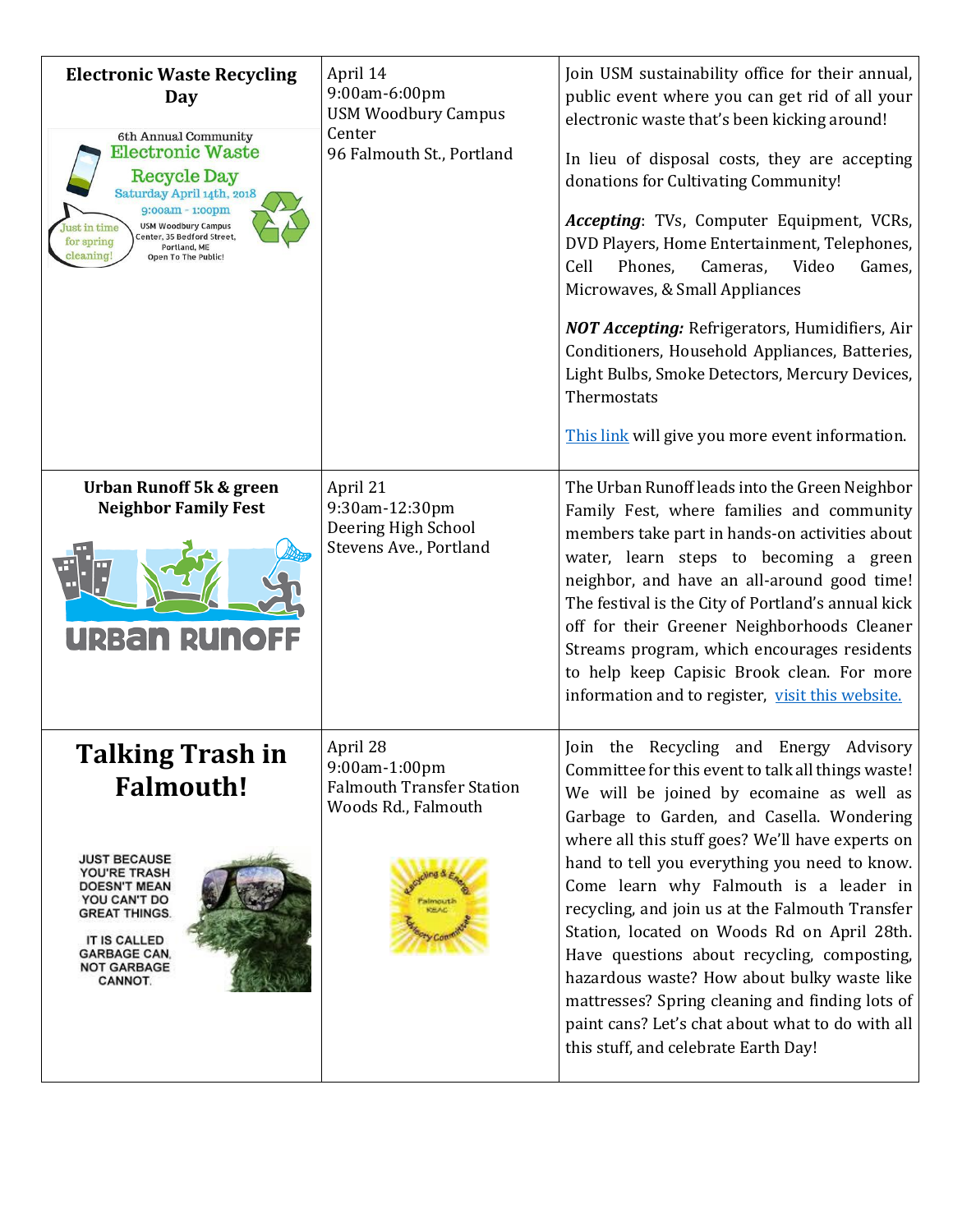# **Energy News**

**Maine Island's Plan to Build its own Energy Grid Could Change the Game for Remote Communities—**Isle au Haut residents plan to install a sophisticated microgrid this spring that could eventually end their reliance on expensive power and heating fuel from the mainland. [Follow](http://bangordailynews.com/2018/03/05/energy/maine-islands-plan-to-build-its-own-energy-grid-could-change-the-game-for-remote-communities/) this link for the full article.

**As Storms Batter Electric Grid, More Mainers Consider Cutting the Cable—** For those who dream of living "off the grid," the motivation might be to leave smaller carbon footprint or to avoid the prohibitive cost of running utility lines hundreds of feet to a home off-the-beaten path. Some solar panel installers say they are additionally receiving an increasing number of inquiries from homeowners who have had it with lengthy and repeated power outages. Read more [here.](http://mainepublic.org/post/storms-batter-electric-grid-more-mainers-consider-cutting-cable)

**Belfast Council Seeks \$9.1 Million Loan for Public Works, Solar Farm—**The total includes \$260,000 for the land purchase, \$315,000 for an architect and engineer, \$15,000 for preconstruction management, \$6,549,561 for construction of the public works facility (with \$232,000 worth of work to be done by the public works department), \$80,000 to add 3-phase power, \$1.5 million for the new solar farm. For the full story, click [here.](https://waldo.villagesoup.com/p/council-seeking-9-1-million-loan-for-public-works-solar-farm/1731564)

**A Passenger Rail Connection for Lewiston-Auburn? —**Does it make sense for the Twin Cities to pursue a passenger rail service between Lewiston-Auburn and Portland? The state previously put up \$400,000 toward a preliminary study, with Lewiston and Auburn each providing \$50,000 for the study to go forward. The initiative was prompted by state Rep. Jared Golden, D-Lewiston, but officials from both cities, including Jeffers, serve on a study committee. [Click](http://www.sunjournal.com/a-passenger-rail-connection-for-lewiston-auburn/) here to read more.

**Industry, Landowners Oppose LePage Billto Gut Wind Power Permitting Process—**The LePage administration wants to eliminate the controversial, streamlined permitting process that has drawn more wind energy projects to Maine than the rest of New England combined. Wind energy companies, construction firms and timberland owners urged lawmakers on Friday to reject a LePage administration proposal that would gut the state's controversial "expedited permitting" process for wind power projects. Read more by [follow](https://www.centralmaine.com/2018/03/16/industry-landowners-oppose-lepage-bill-to-gut-wind-power-permitting-process/) this link.

**Maine Regulators Recommend Slashing Biomass Company's State Subsidy—**Maine utility regulators are recommending that an embattled biomass company forfeit 20 percent of its \$1 million state subsidy for falling well short on purchases of waste wood from Maine loggers — a reduction that some loggers say is not nearly enough. When Stored Solar won a slice of the \$13.4 million taxpayer bailout two years ago, it agreed to a range of conditions. Those conditions are reviewed by the Maine Public Utilities Commission which determines whether the biomass operator has delivered on its promises. Click here for the full [article.](http://mainepublic.org/post/maine-regulators-recommend-slashing-biomass-companys-state-subsidy)

# **In Other News…**

**It's Been Three Years Since Maine Towns Started Banning Plastic Bags. How's it Working? —**Not every Mainer is enthusiastic about switching from plastic to paper or reusable bags, but more and more have had to do it since the first ordinance regulating single-use plastic bags took effect in Portland nearly three years ago. It took the Portland City Council more than a year of study before they voted to enact a five-cent fee on paper and plastic bags at stores where food sales count for more than two percent of their business, including grocery stores, convenience stores and pharmacies. [Follow](http://mainepublic.org/post/it-s-been-three-years-maine-towns-started-banning-plastic-bags-how-s-it-working#stream/0) this link for the full article.

**FEMA Drops 'Climate Change' From its Strategic Plan—**The Federal Emergency Management Agency, the federal government's first responder to floods, hurricanes and other natural disasters, has eliminated references to climate change from its strategic planning document for the next four years. Read more [here.](http://mainepublic.org/post/it-s-been-three-years-maine-towns-started-banning-plastic-bags-how-s-it-working)